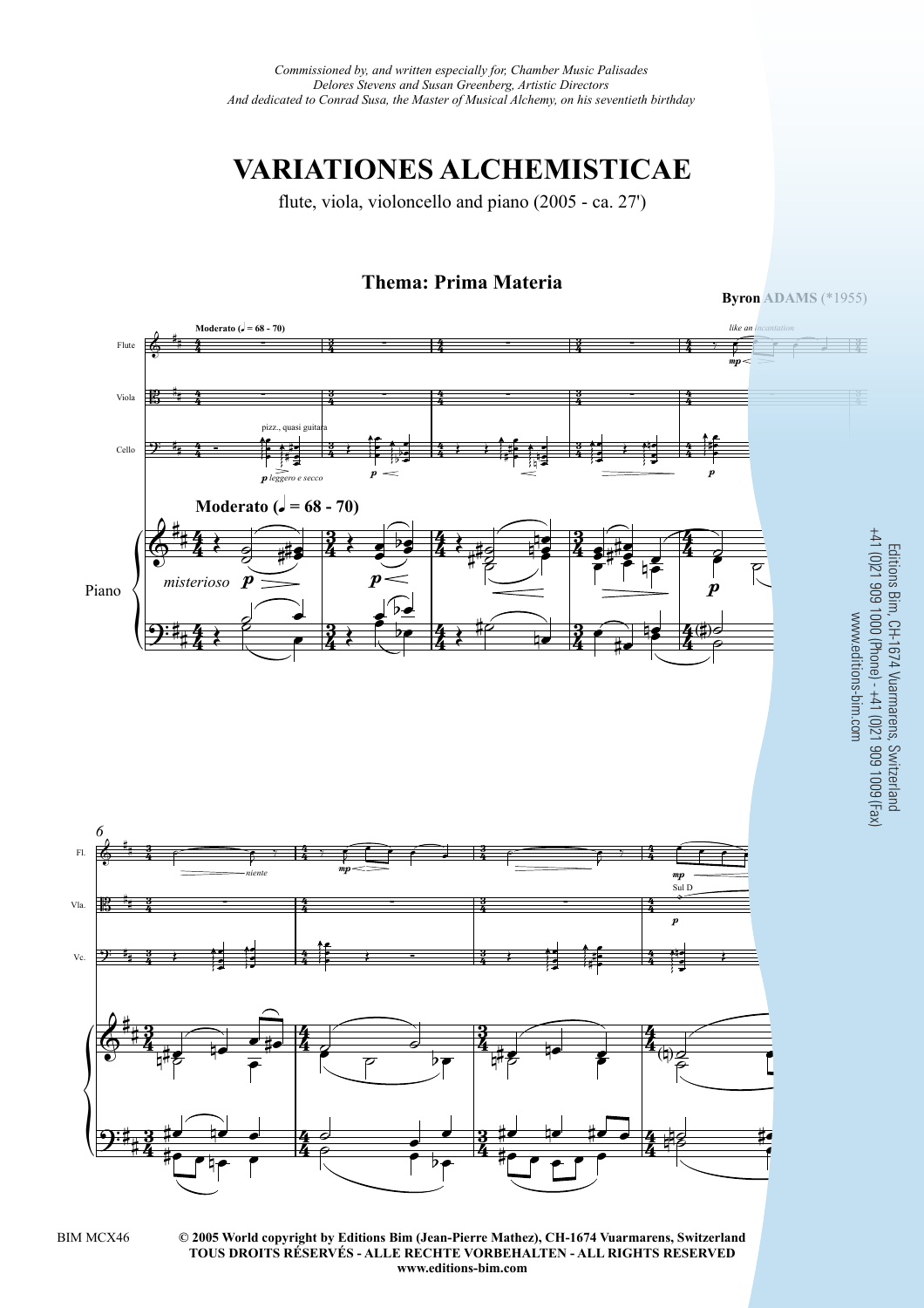



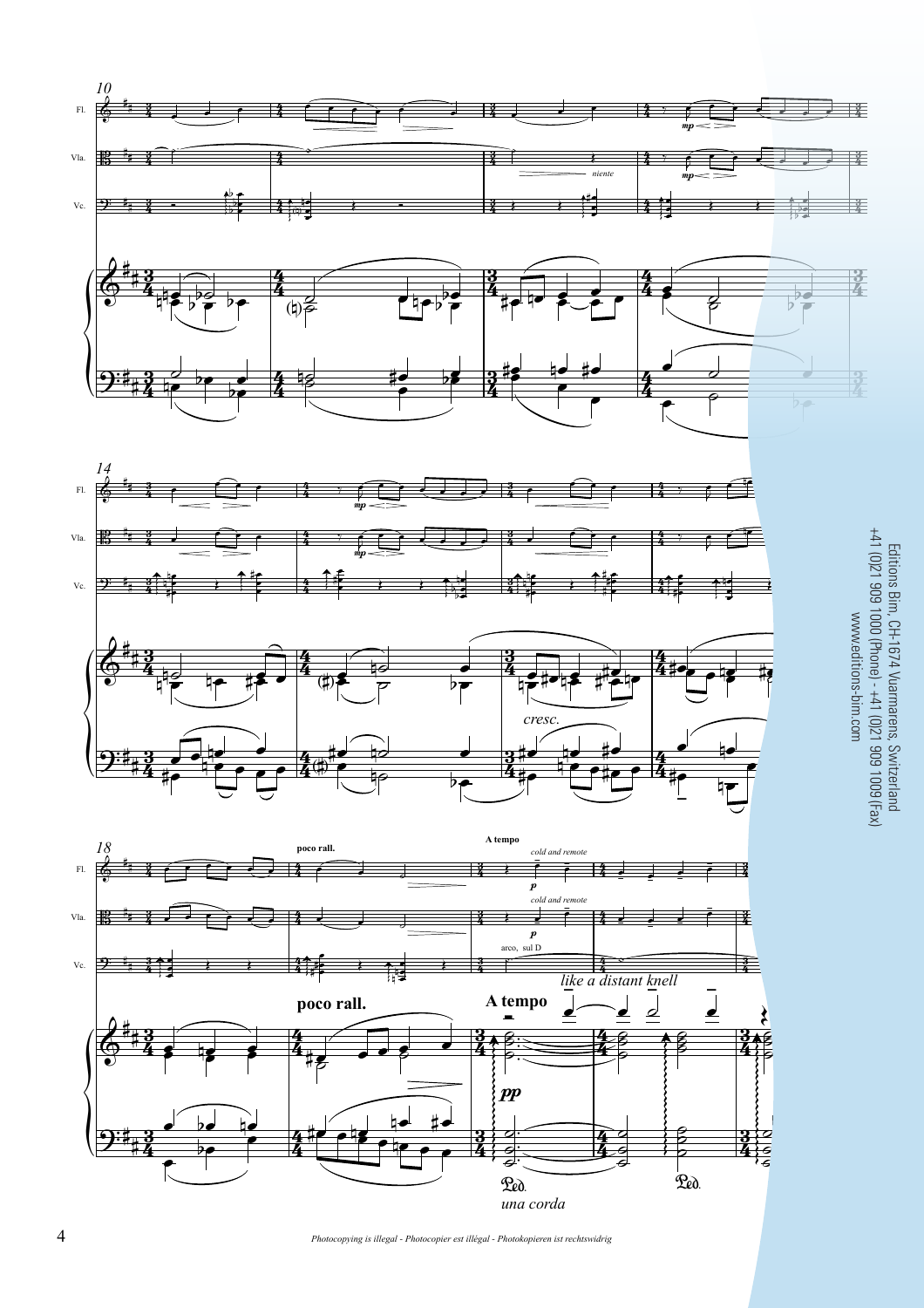

**Operatio I: Solutio (By Water)** 



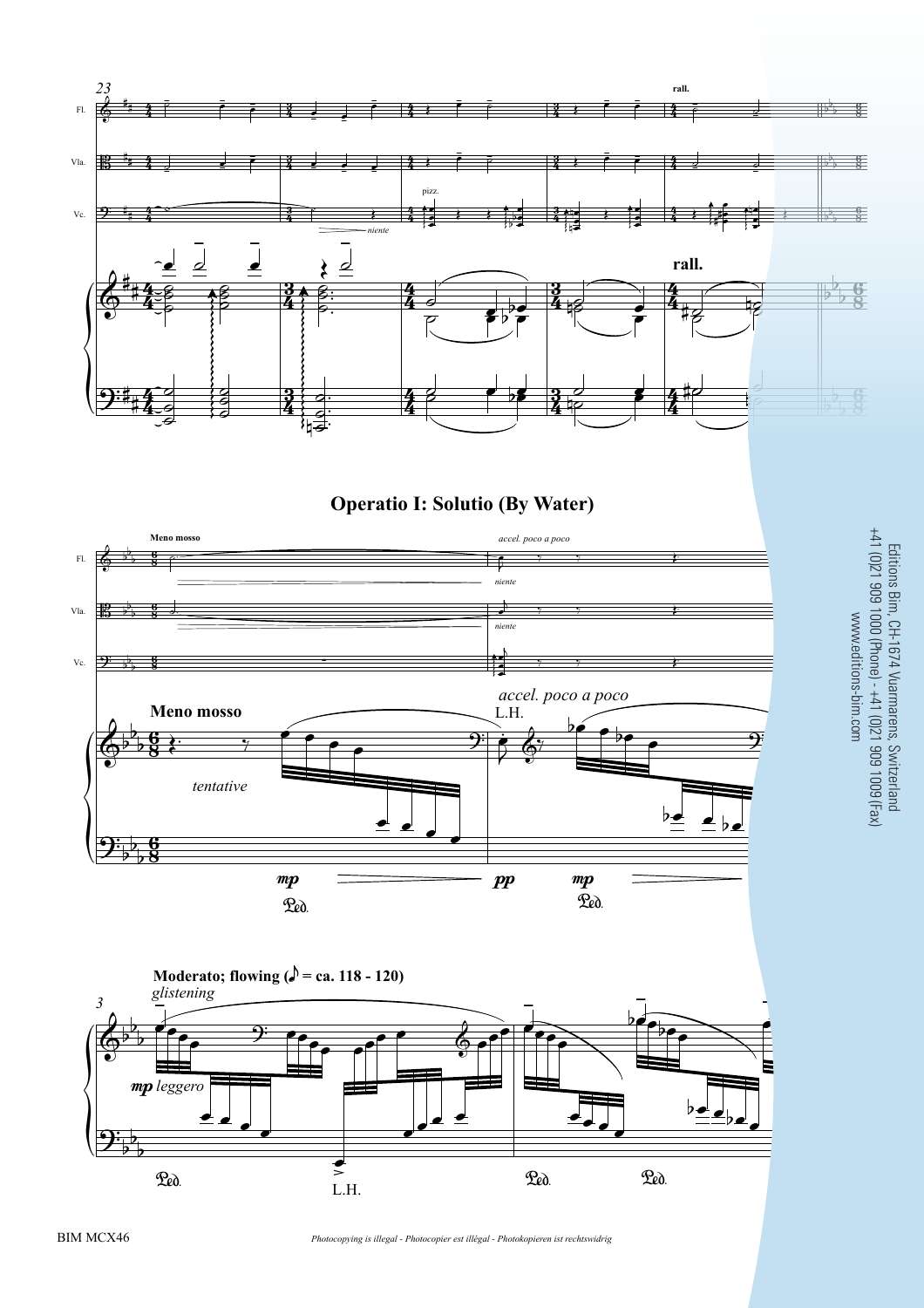





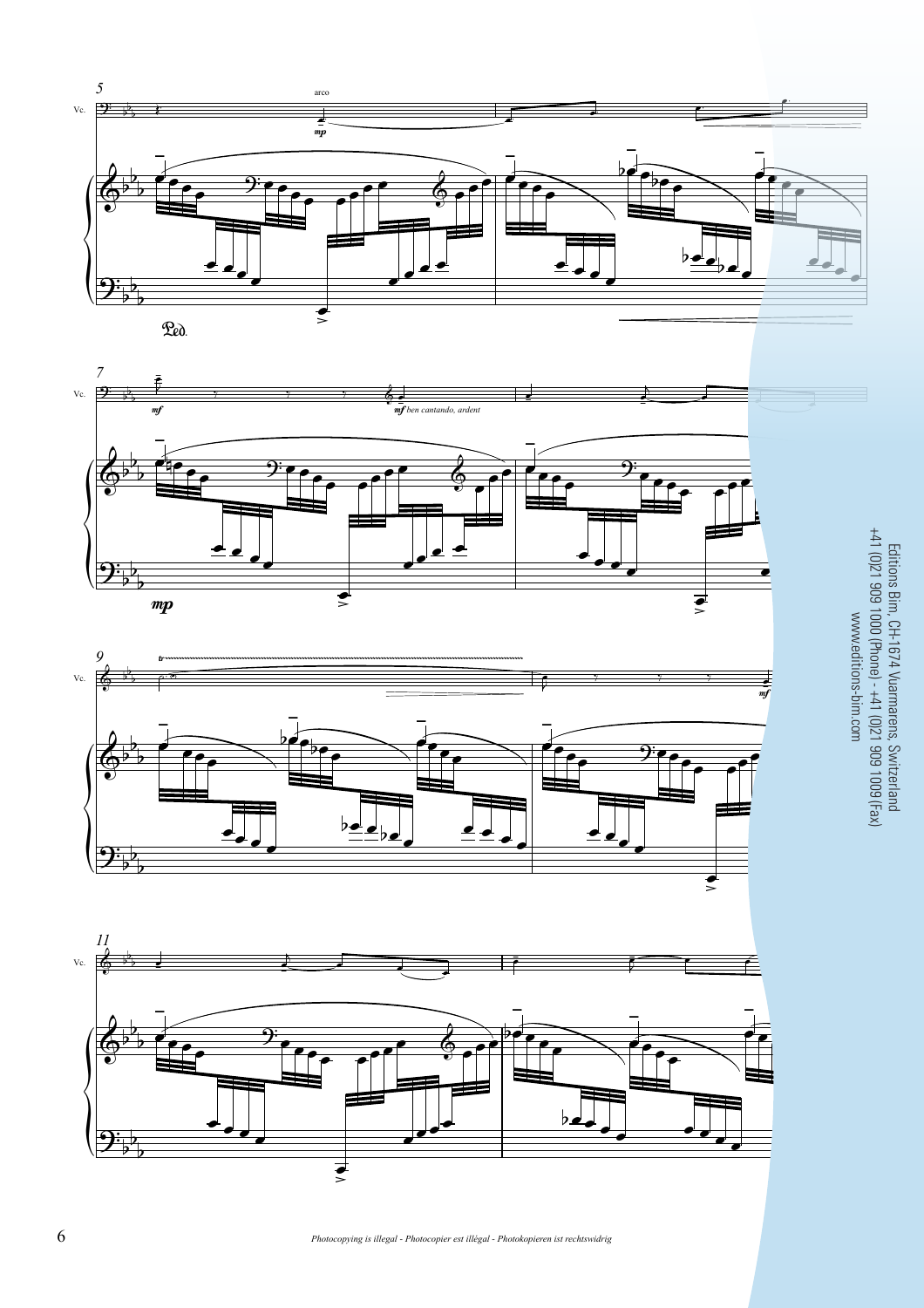



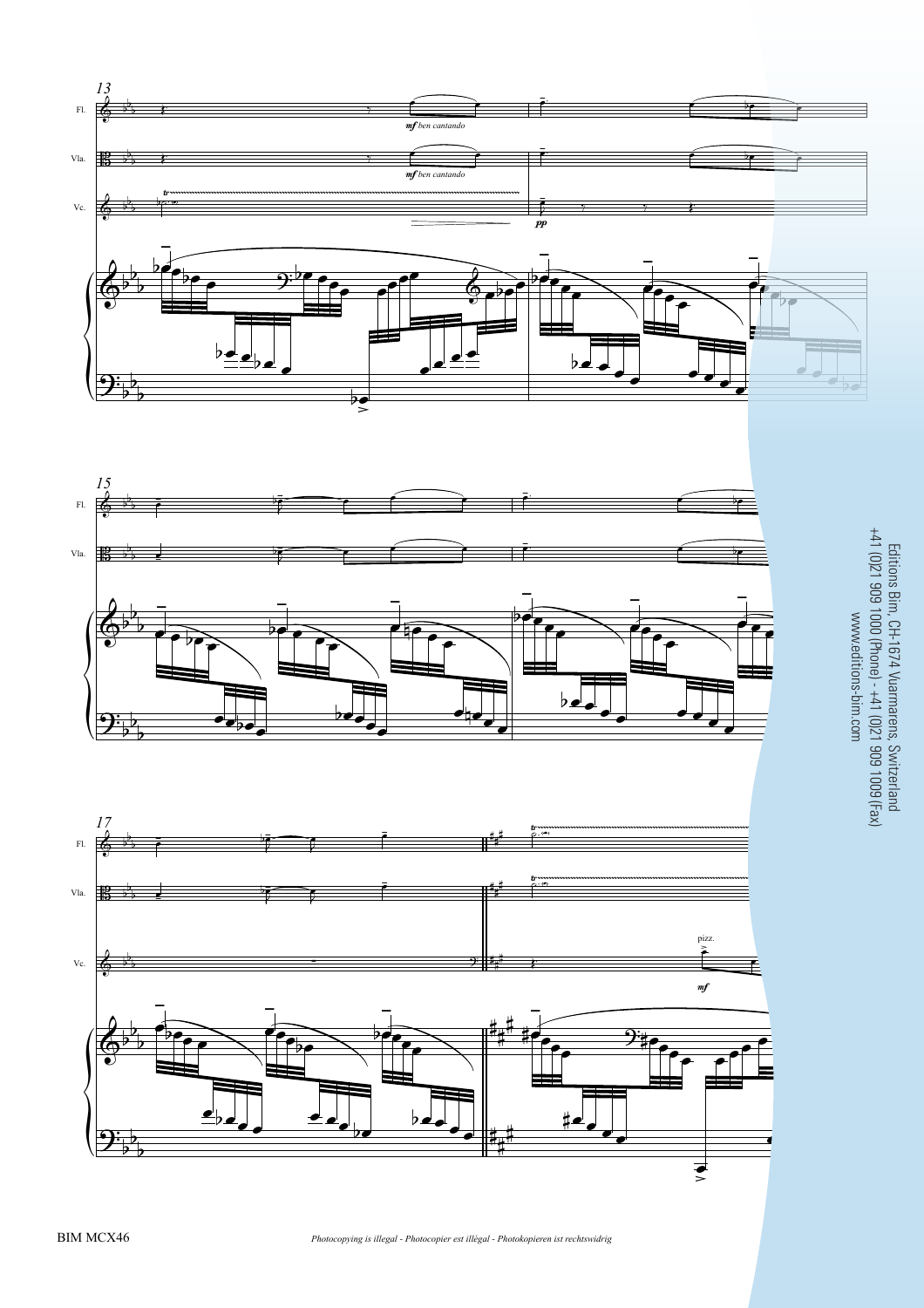



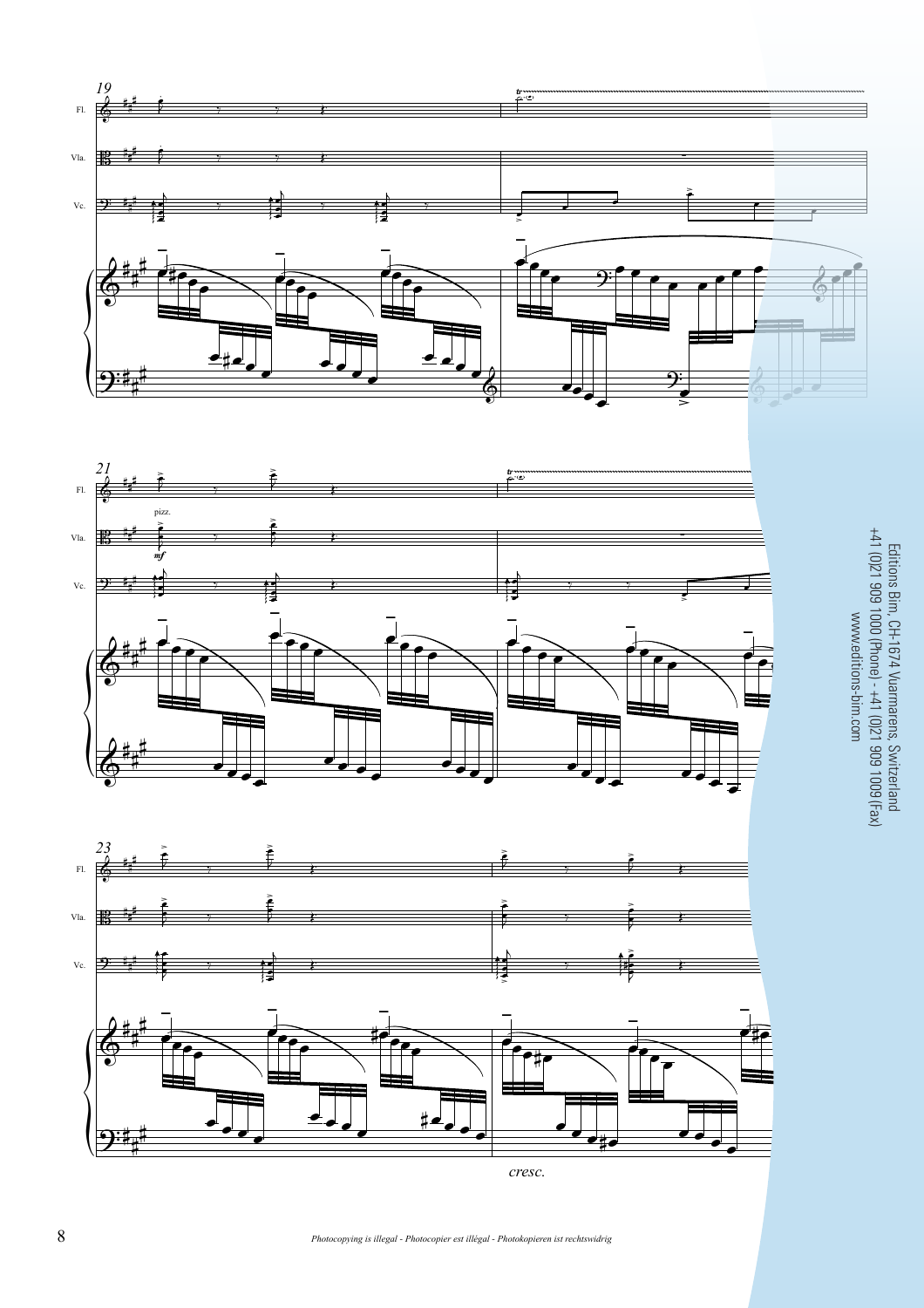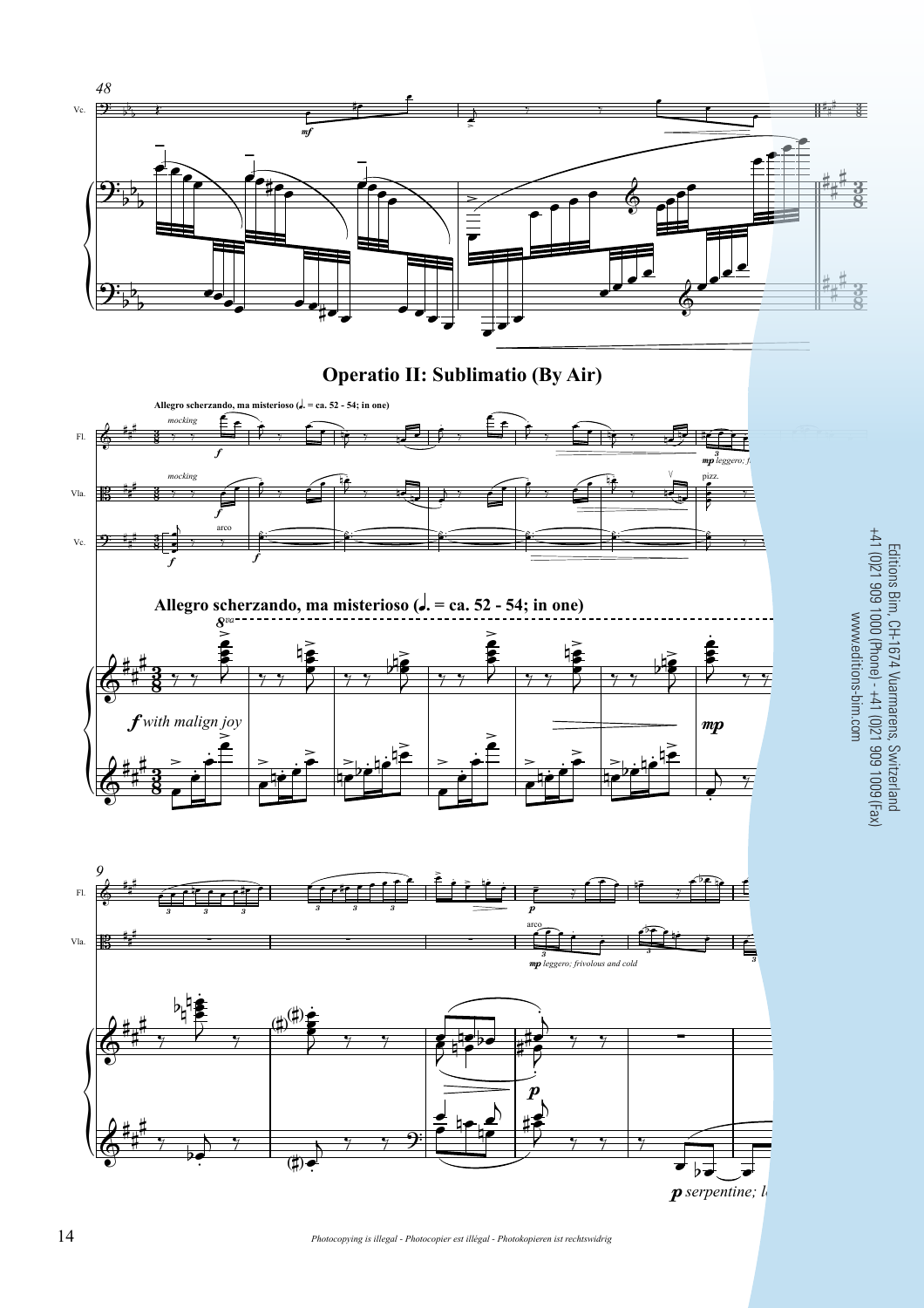

**BIM MCX46**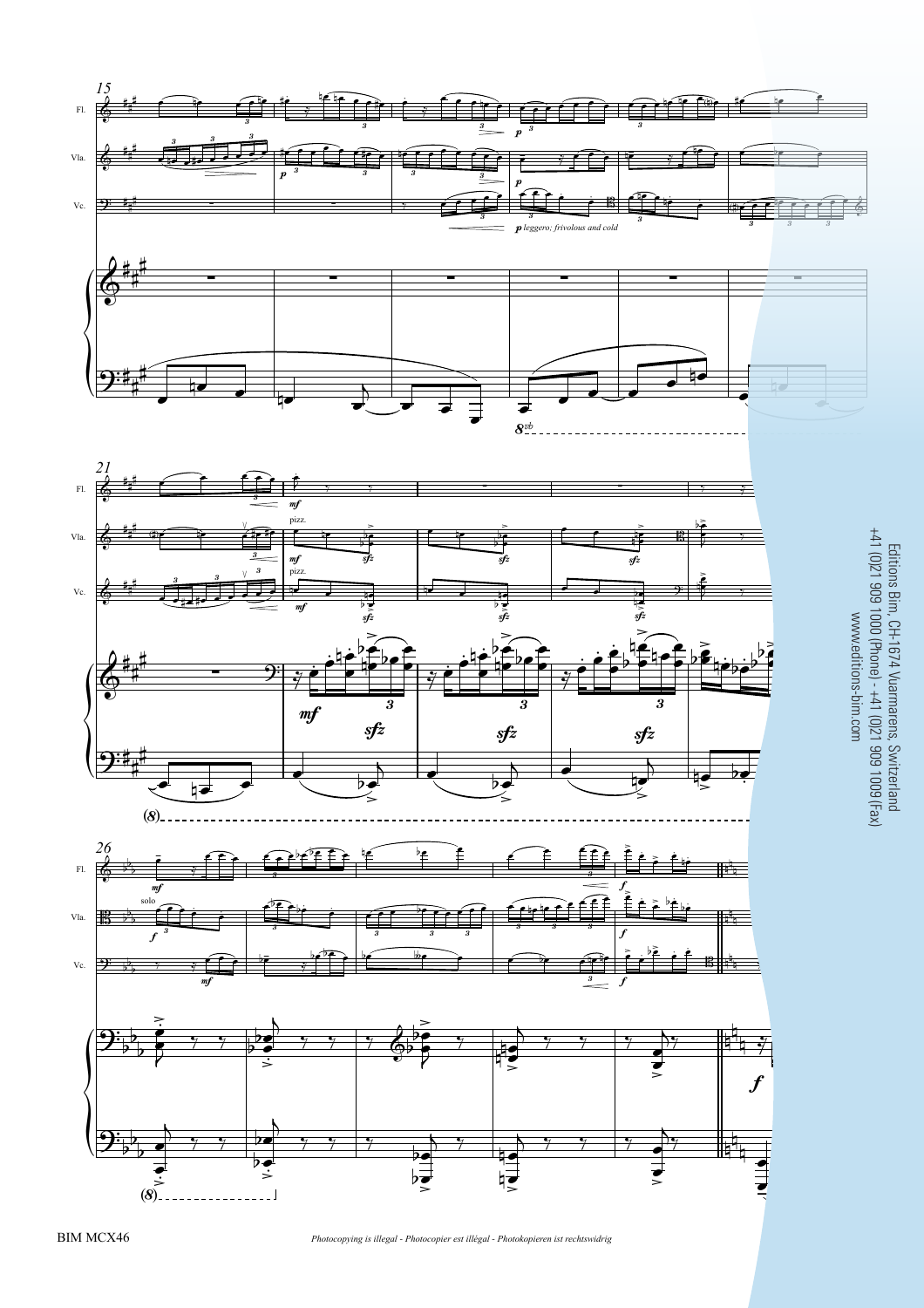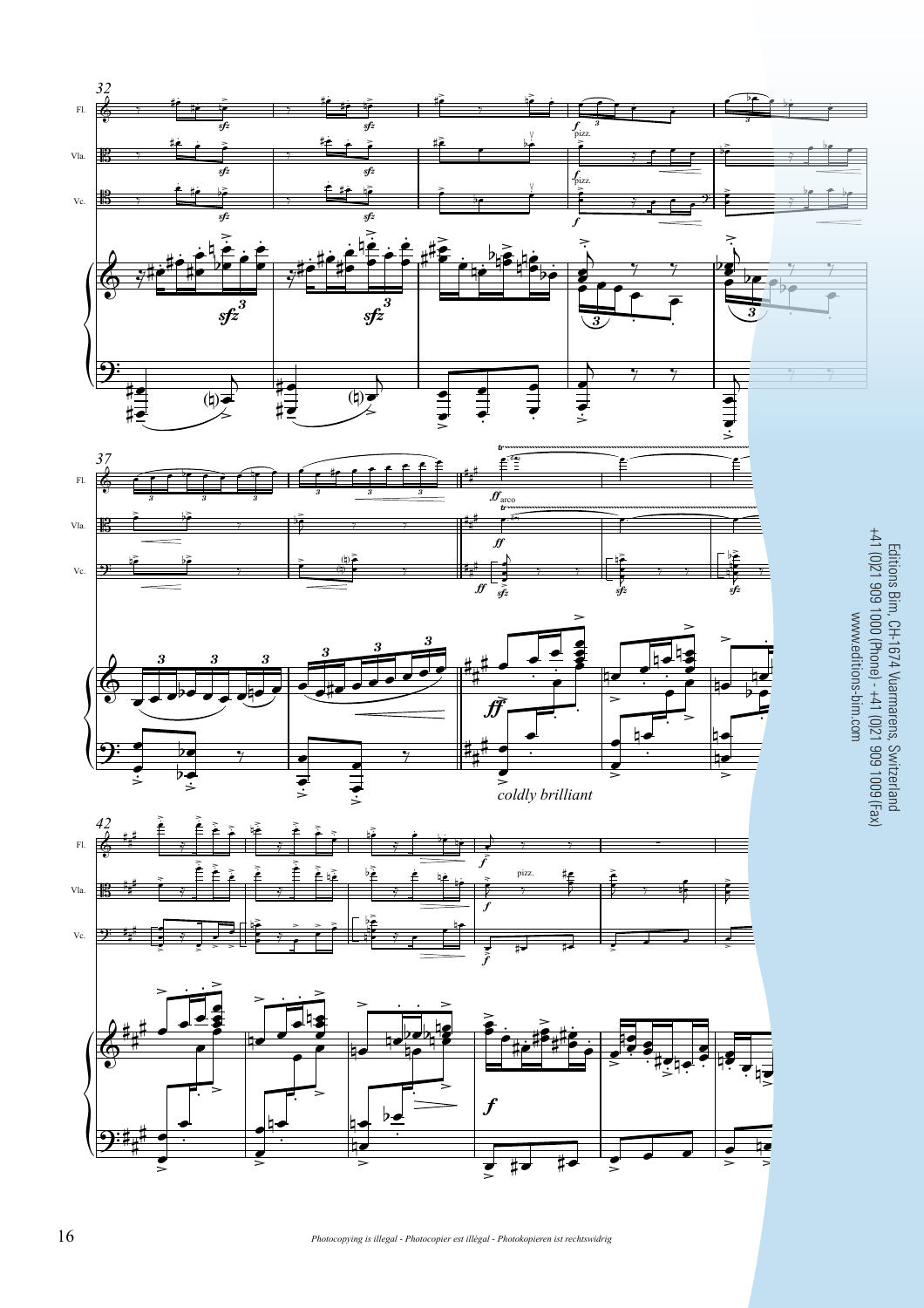

Editions Bim, CH-1674 Vuarmarens, Switzerland +41 (0)21 909 1000 (Phone) - +41 (0)21 909 1009 (Fax)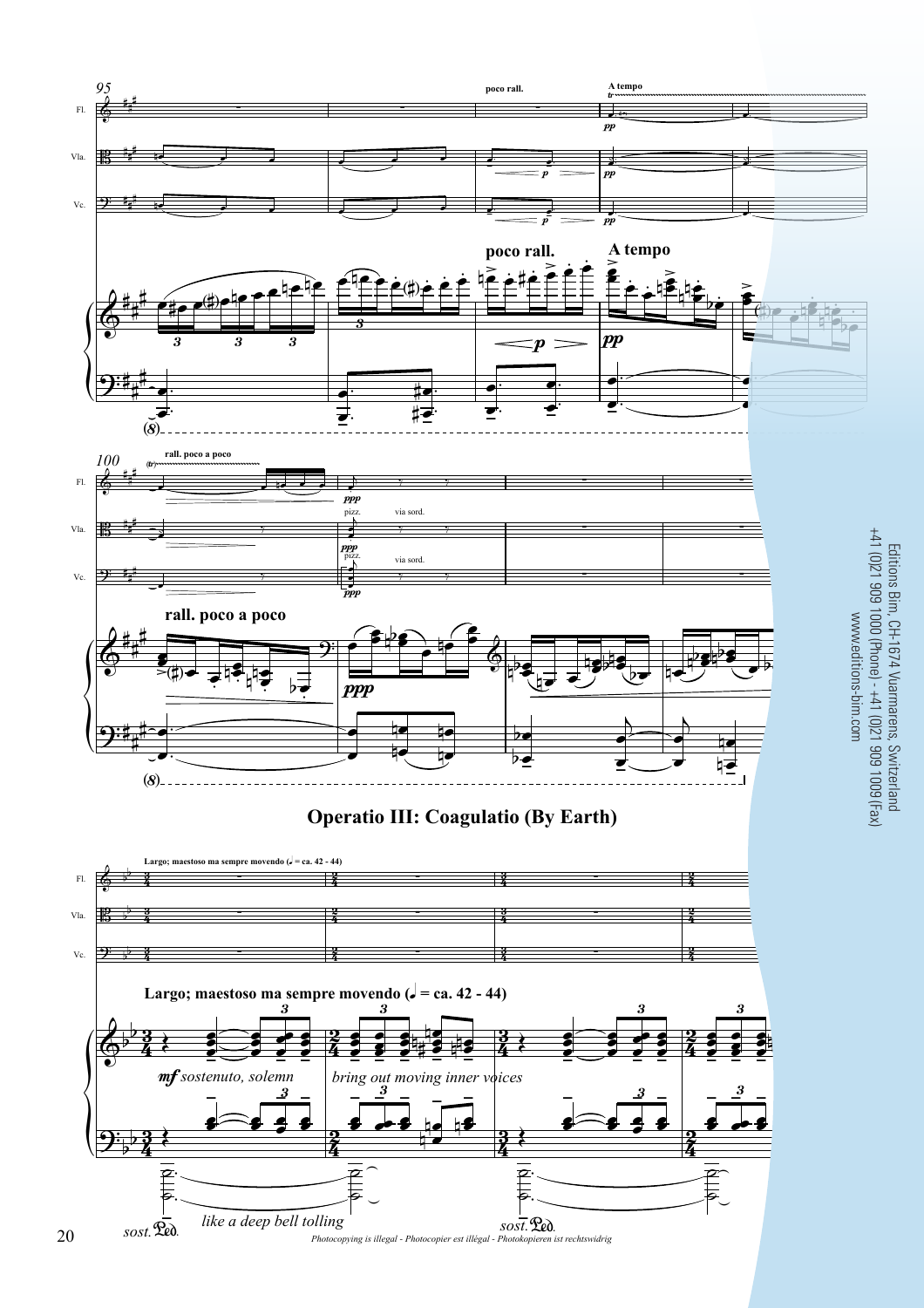



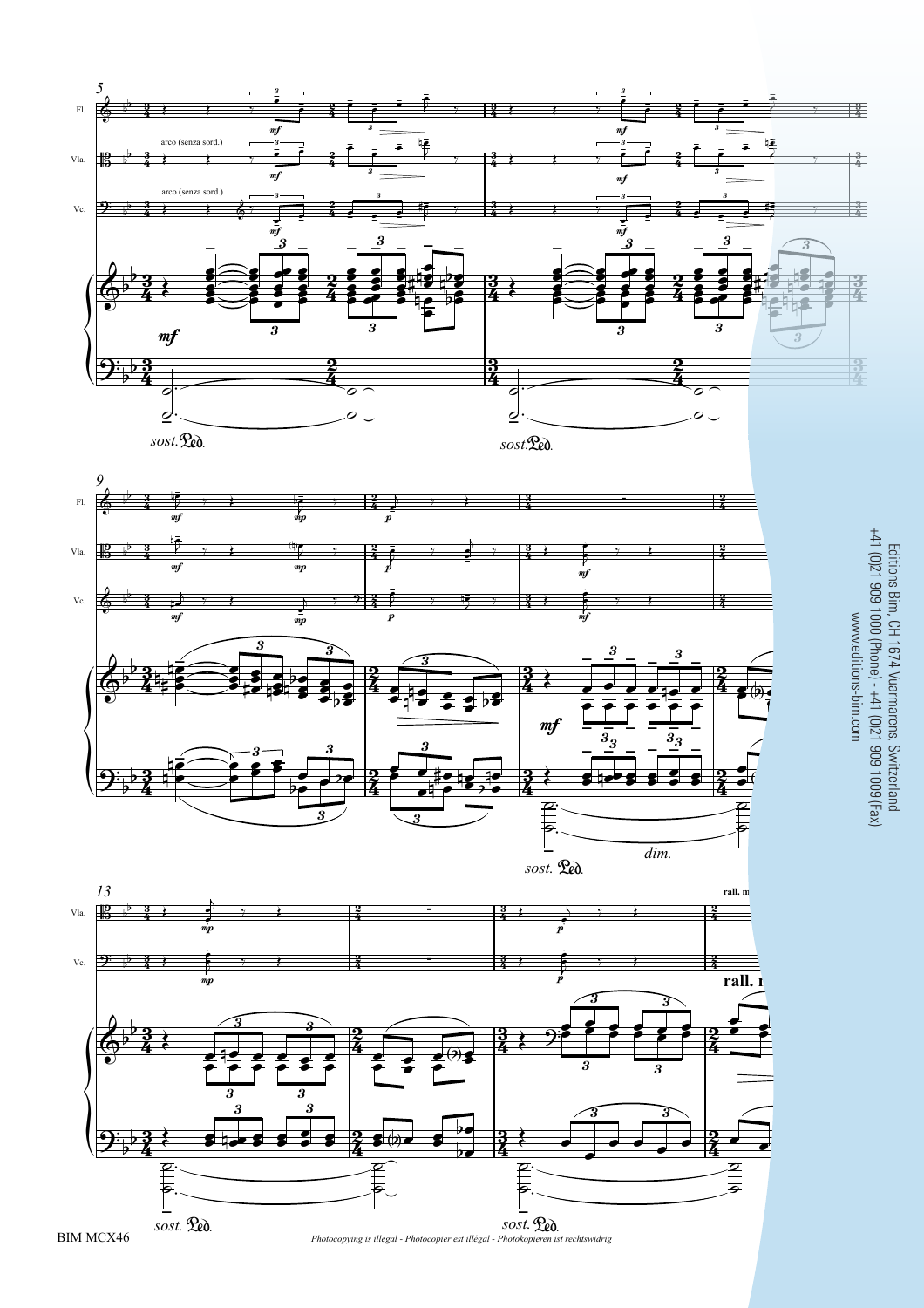



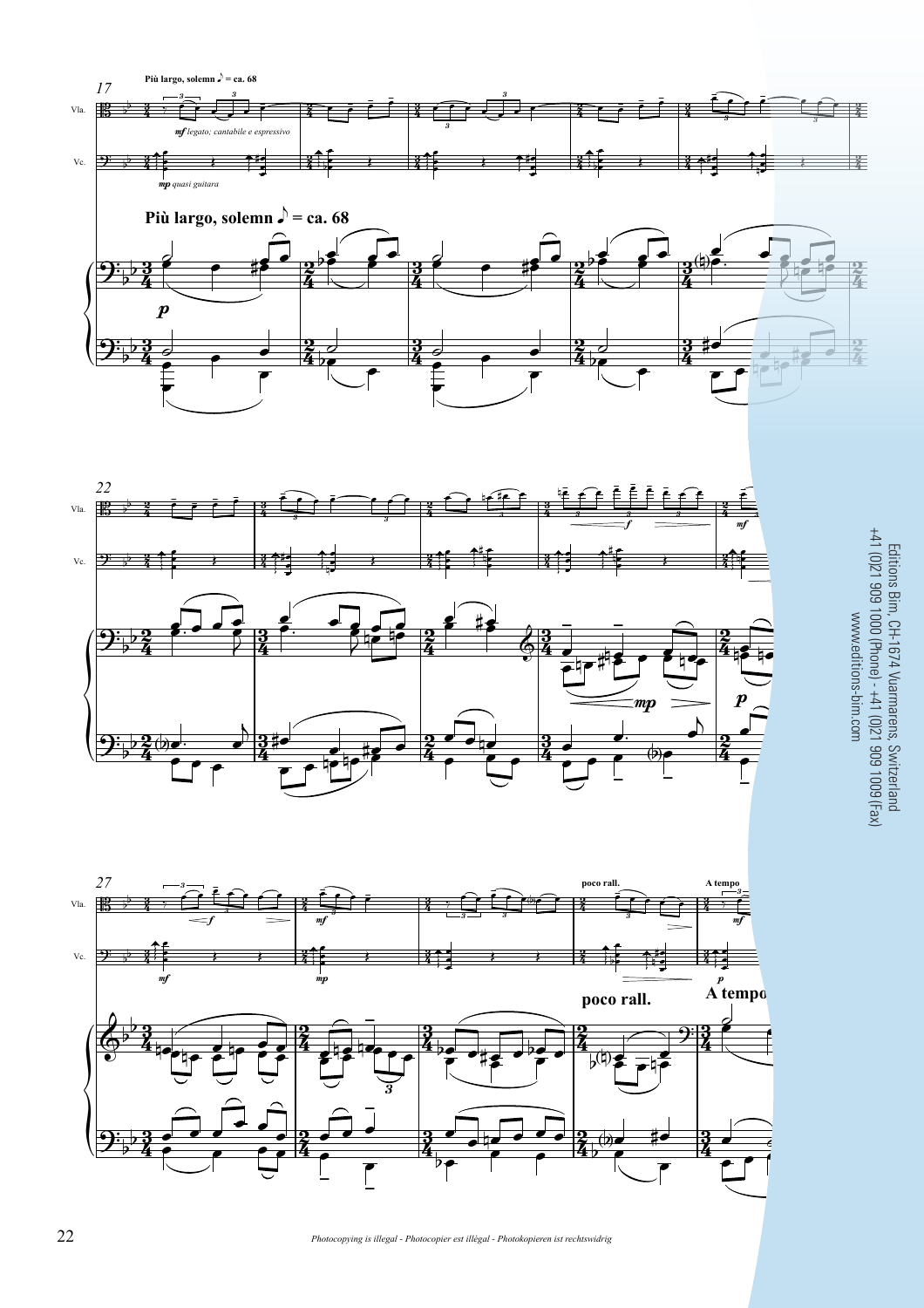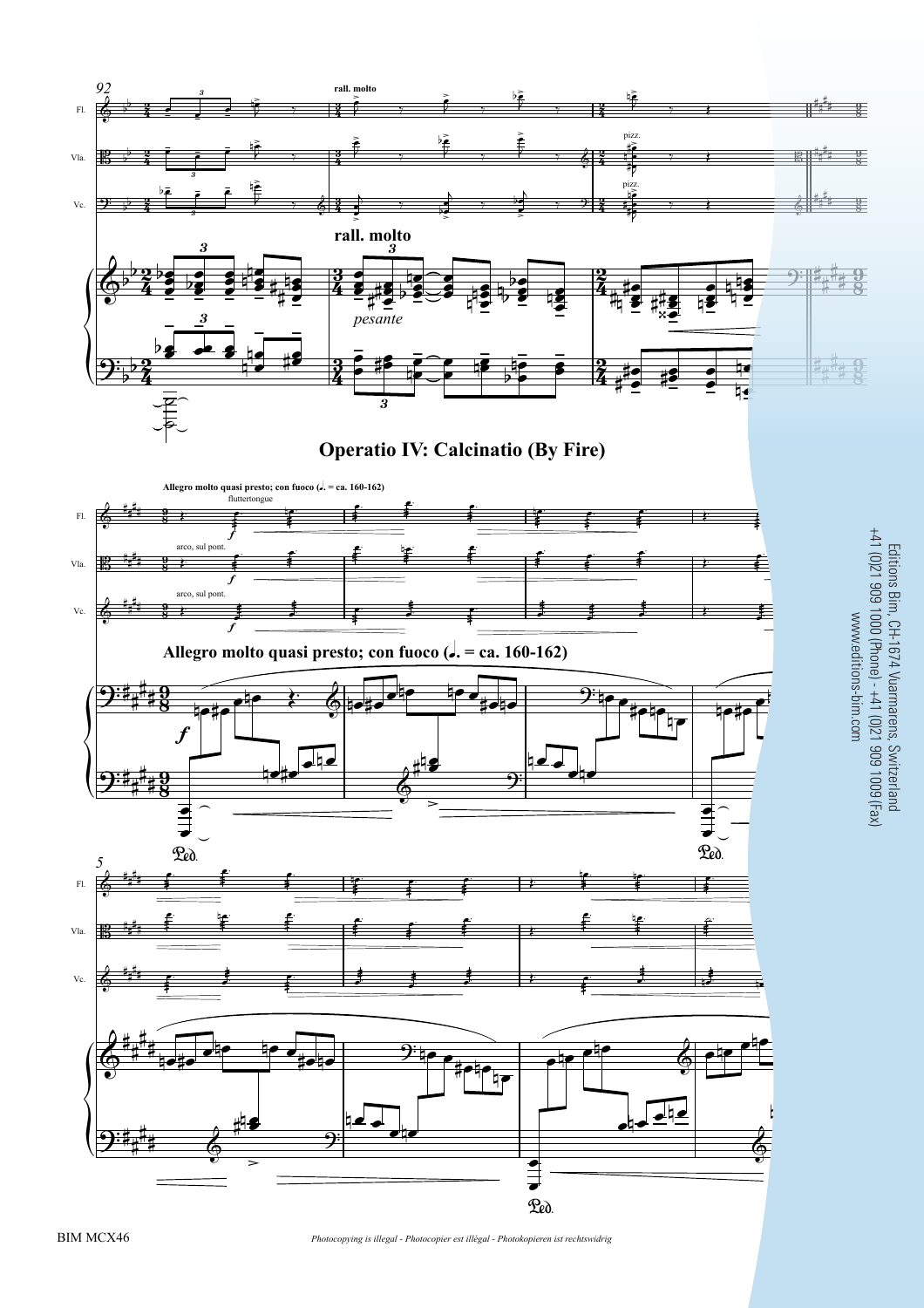



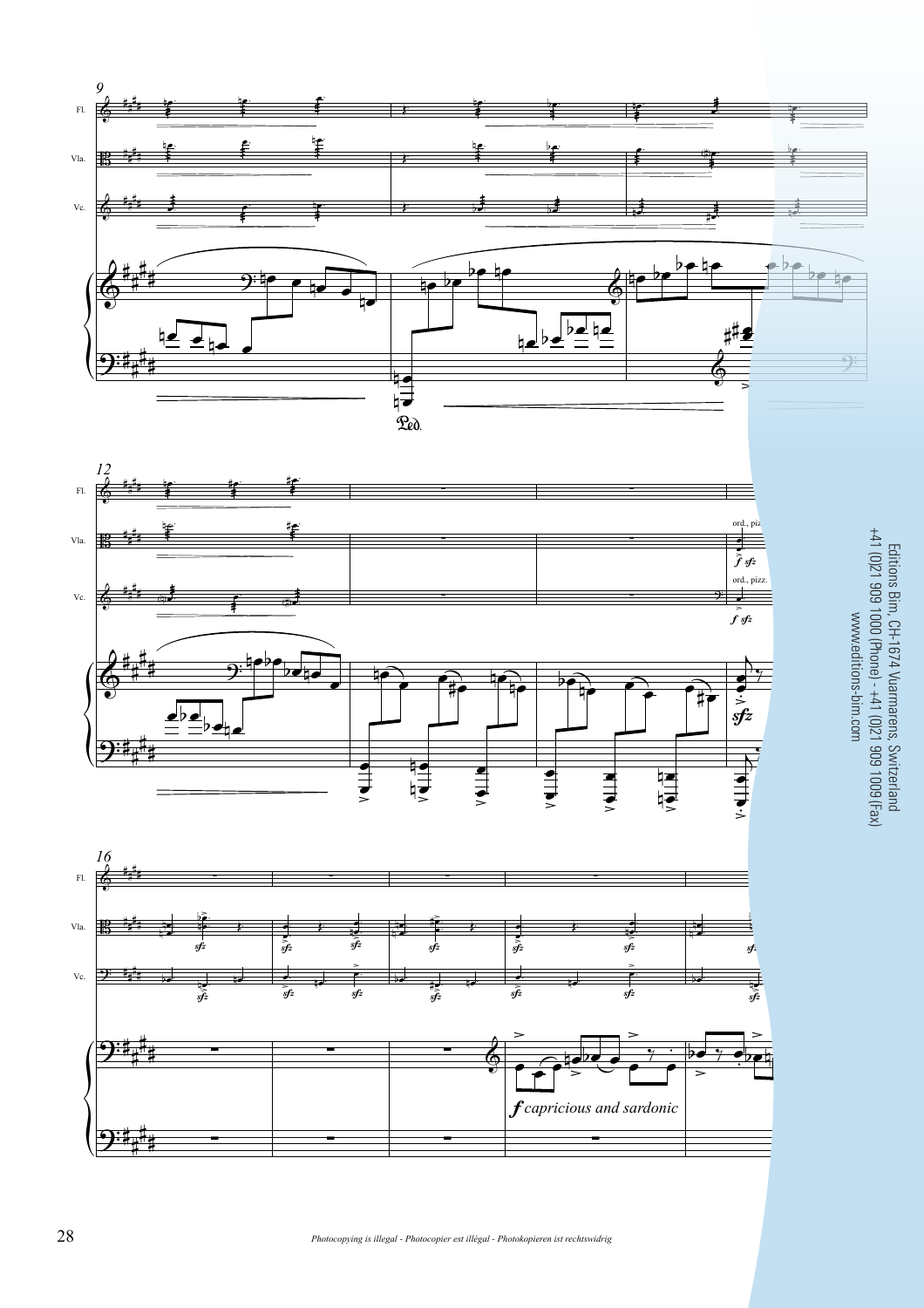

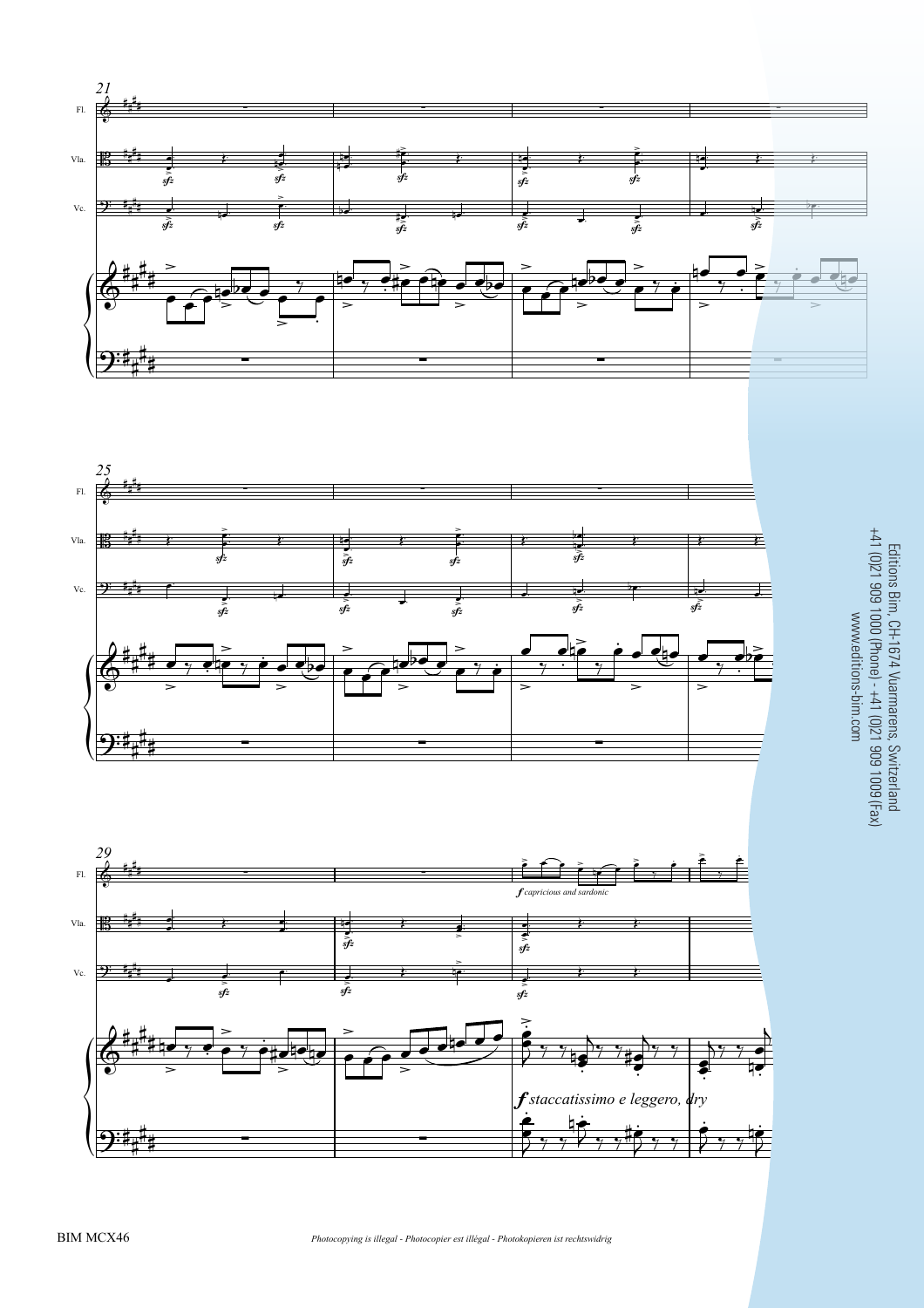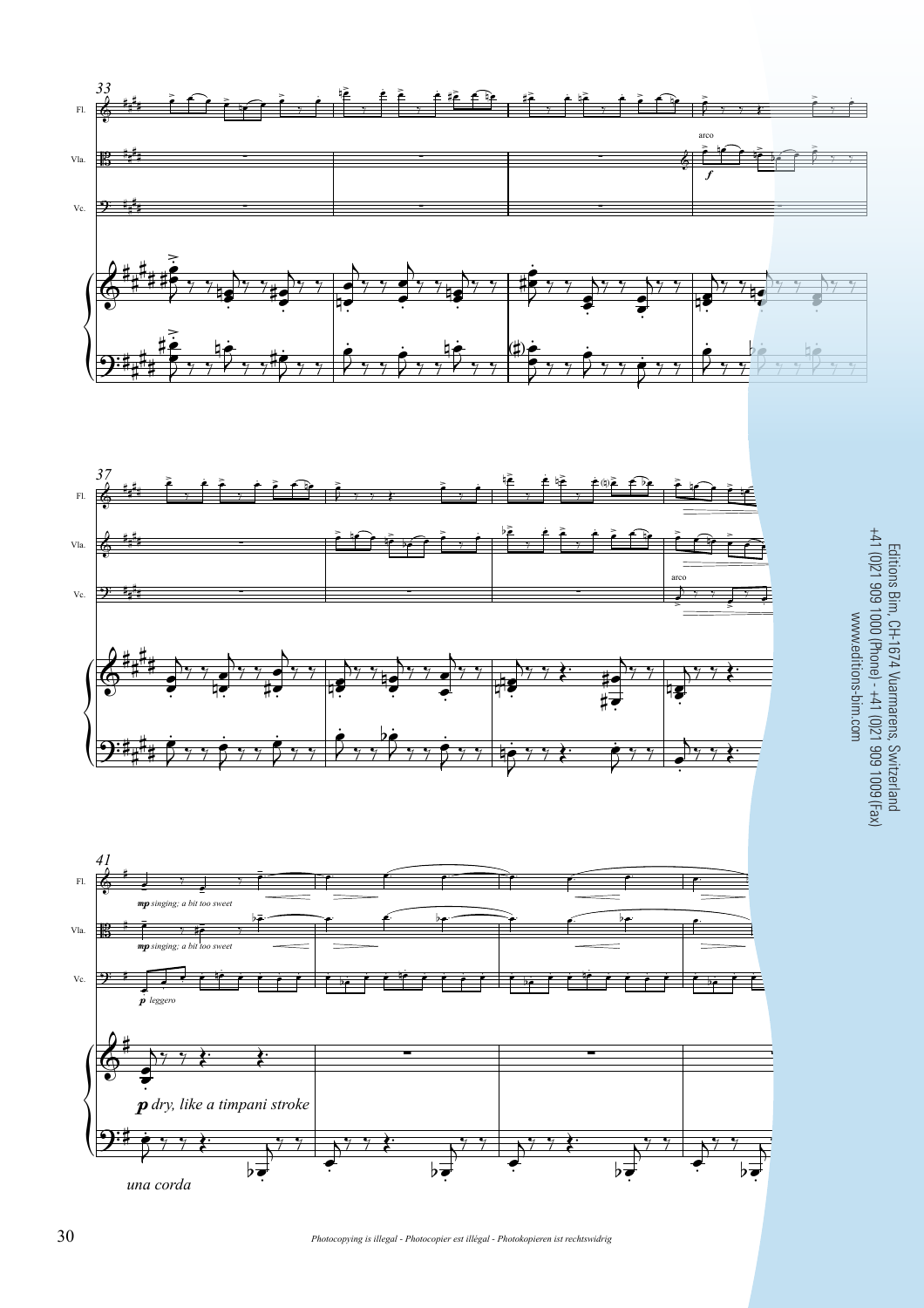





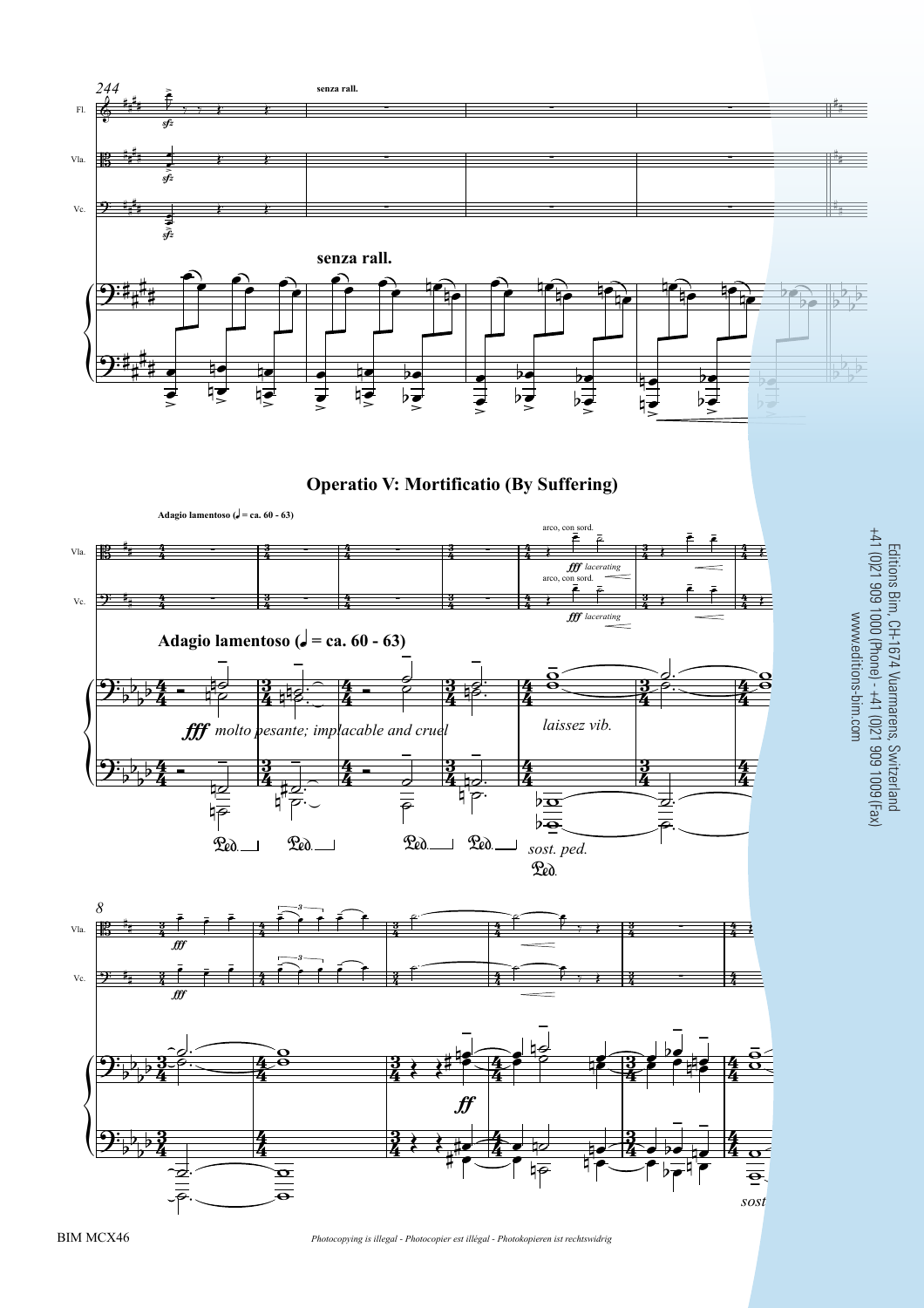

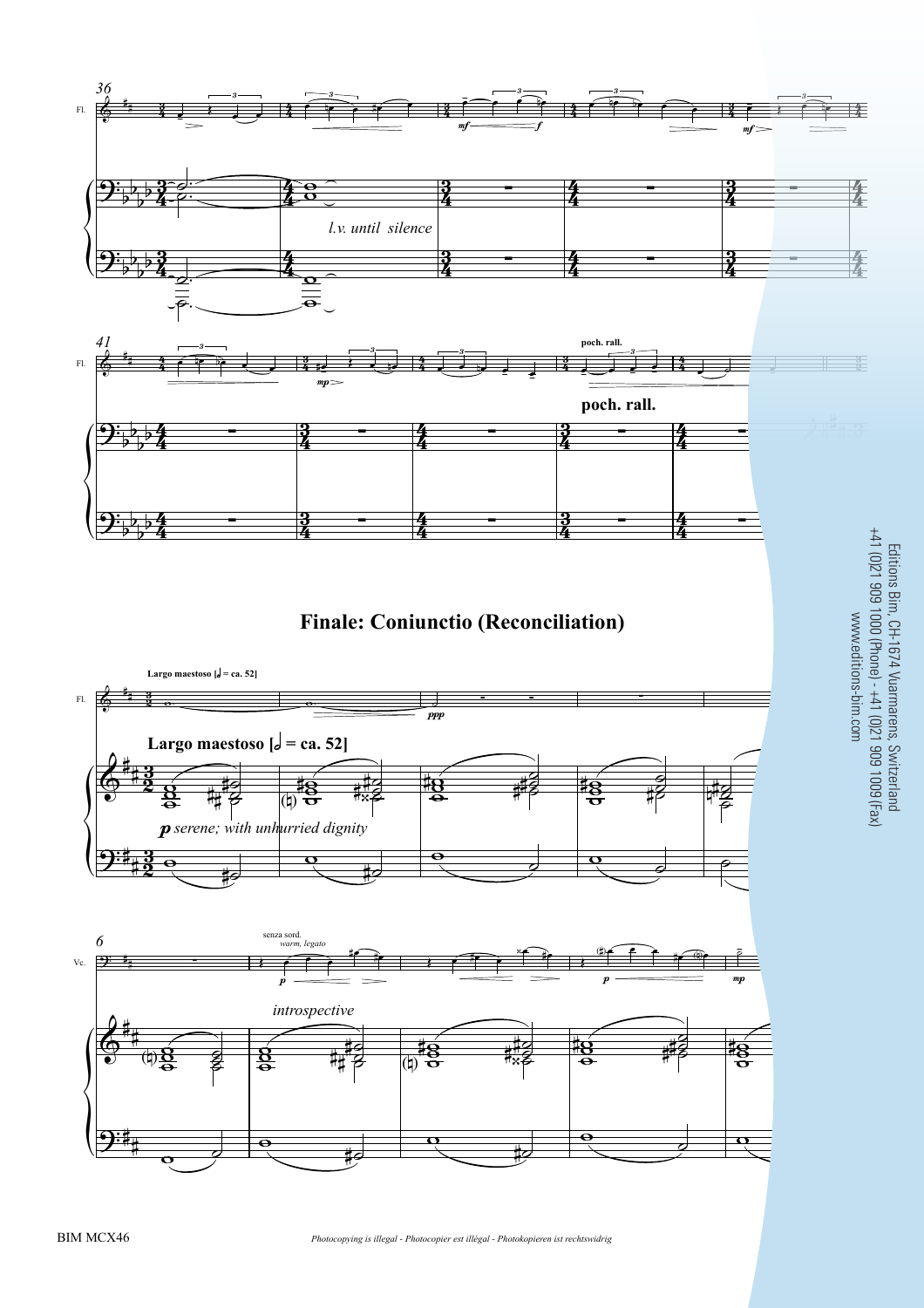





Editions Bim, CH-1674 Vuarmarens, Switzerland<br>+41 (0)21 909 1000 (Phone) - +41 (0)21 909 1009 (Fax) www.editions-bim.com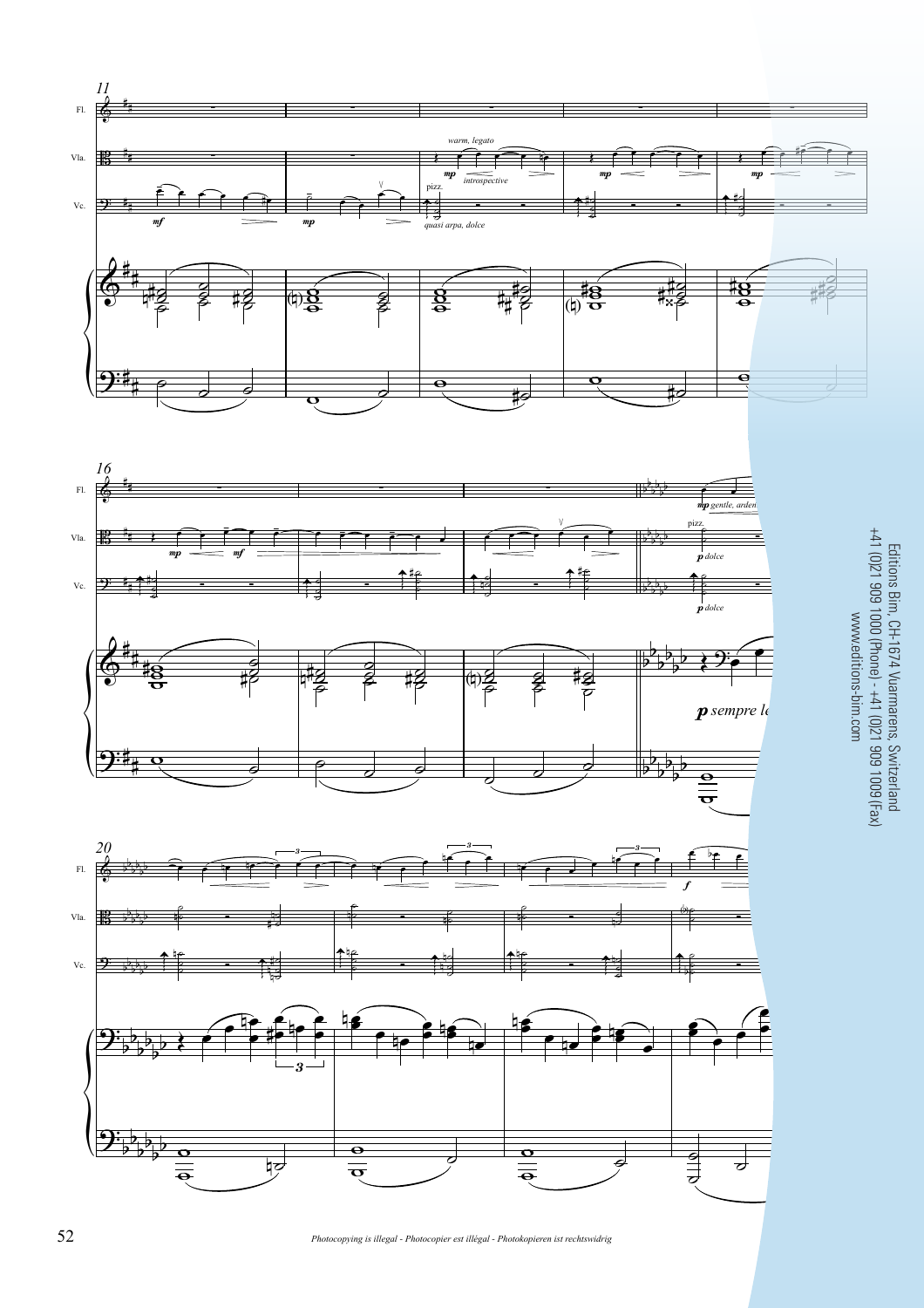

Editions Bim, CH-1674 Vuarmarens, Switzerland<br>+41 (0)21 909 1000 (Phone) - +41 (0)21 909 1009 (Fax) +41 (0)21 909 1000 (Phone) - +41 (0)21 909 1009 (Fax) Editions Bim, CH-1674 Vuarmarens, Switzerland